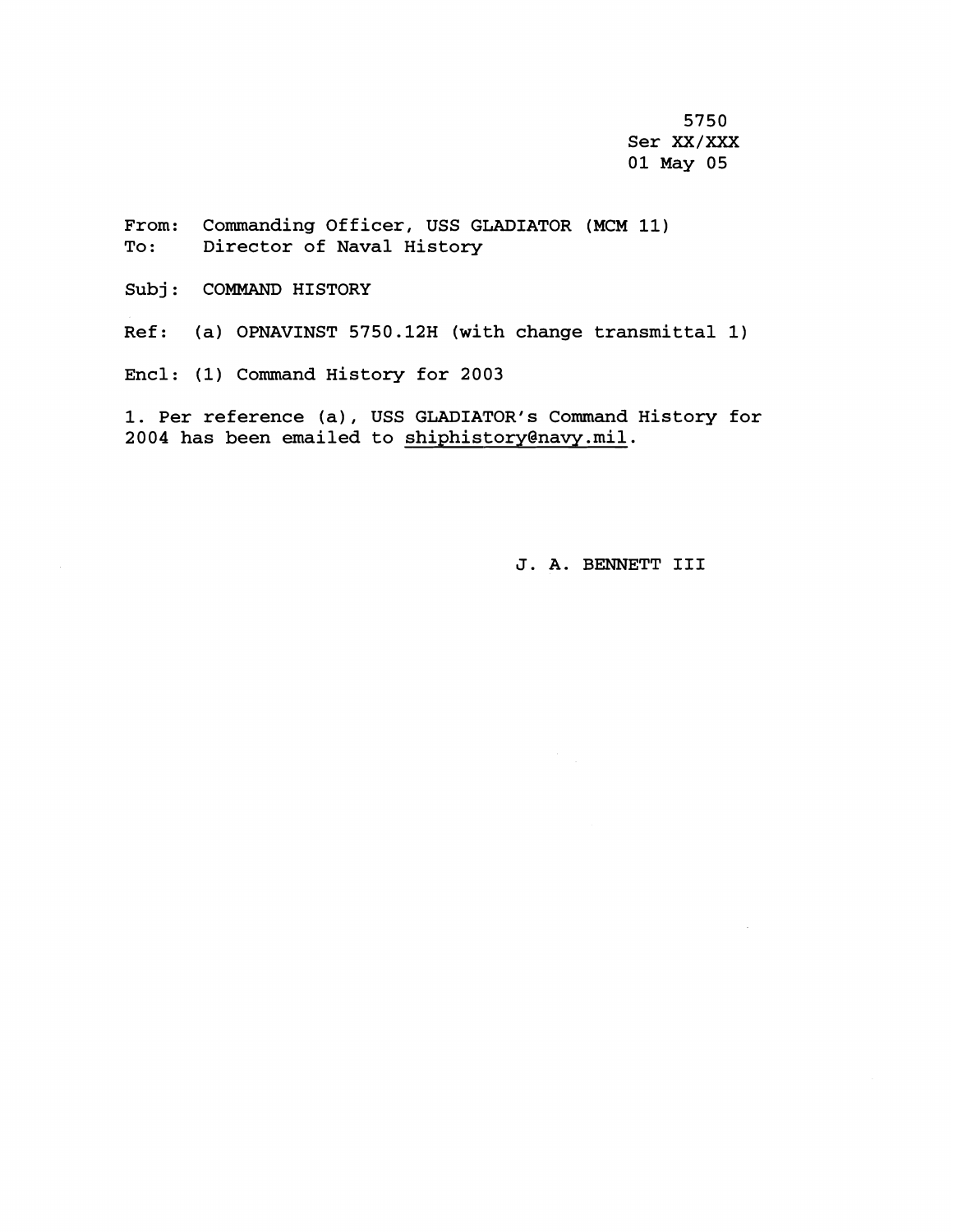## **USS GLADIATOR COMMAND HISTORY FOR 2004**

## **1. Command Composition and Organizatior;.**

| Ship name:              | USS GLADIATOR (MCM 11)               |  |
|-------------------------|--------------------------------------|--|
| Crew name:              | MCM Crew INDIA / MCM Crew CONSTANT   |  |
| Short Title:            | GLADIATOR / CONSTANT                 |  |
| UIC:                    | 21454 (MCM Crew CONSTANT: 40169)     |  |
| ISIC:                   | Commander, Mine Countermeasures      |  |
|                         | Squadron THREE / Commander, Mine     |  |
|                         | Countermeasures Squadron TWO         |  |
| Commanding Officer:     | LCDR Lyle "Doug" Stuffle, USNR (TAR) |  |
| Permanent Duty Station: | Naval Station Ingleside,             |  |
|                         | Ingleside, TX                        |  |

**(Note: In August 2004, the MCM/MHC Class ships began the crew swap program. USS GLADIATOR'S crew was designated MCM Crew INDIA and later named MCM Crew CONSTANT. The Mine Couritermeasures Squadrons also**  underwent a re-organization process, causing MCM Crew CONSTANT to shift **ISICS to COMCMRON TWO.)** 

## **2. Chronology.**

**USS GLADIATOR began 2004 on deployment as part of Mine Readiness Group FOUR (MIWRG-I), in Naval Station San Diego, CA** 

| Inport, NAVSTA San Diego                            | $01$ Jan - 09 Jan     |  |
|-----------------------------------------------------|-----------------------|--|
| Holiday Upkeep Period                               | 01 Jan - 04 Jan       |  |
| Underway, Transit to Rodman, Panama 10 Jan - 25 Jan |                       |  |
| Astern Refuelings with                              | 12, 15, 19 and 23 Jan |  |
| USNS RAPPAHANNOCK                                   |                       |  |
| Inport, Rodman, Panama (VNB)                        | $26$ Jan - $29$ Jan   |  |
| Transit of the Panama Canal                         | 30 Jan                |  |
| Underway, Transit to Belize City, 31 Jan - 05 Feb   |                       |  |
| <b>Belize</b>                                       |                       |  |
| Port Visit, Belize City, Belize                     | 06 Feb $-$ 08 Feb     |  |
| (Anchored, Ambergris Cay)                           |                       |  |
| Underway, Transit to NAVSTA                         | $09$ Feb $-14$ Feb    |  |
| Ingleside, TX                                       |                       |  |
| Homecoming                                          | 15 Feb                |  |
| Post-Deployment Stand Down                          | 15 Feb - 21 Mar       |  |
| Inport, NAVSTA Ingleside, TX                        | 15 Feb - 02 Mar       |  |
| Underway, CCOA for CL-1454 Testing                  | $03$ Mar              |  |
| Inport, NAVSTA Ingleside, TX                        | 04 Mar - 12 Apr       |  |
| FMAV 421 / DEI                                      | $22$ Mar - 09 Apr     |  |
| Underway, CCOA for Mine Shape                       | 13 Apr - 20 Apr       |  |
| Recovery and ISE                                    |                       |  |
| FACDAR Range Testing                                | 17 Apr $-$ 18 Apr     |  |
| Inport, NAVSTA Ingleside, TX                        | $21$ Apr - 26 Apr     |  |
| Underway, CCOA for Mine Shape                       | $27$ Apr - 29 Apr     |  |
| Recovery and ISE                                    |                       |  |
| Inport, NAVSTA Ingleside, TX                        | 30 Apr - 03 May       |  |
| Underway, CCOA for Mine Shape                       | 04 May $-$ 05 May     |  |
| Recovery and ISE                                    |                       |  |
|                                                     | 06 May                |  |
| Inport, NAVSTA Ingleside, TX                        |                       |  |

**Permanent**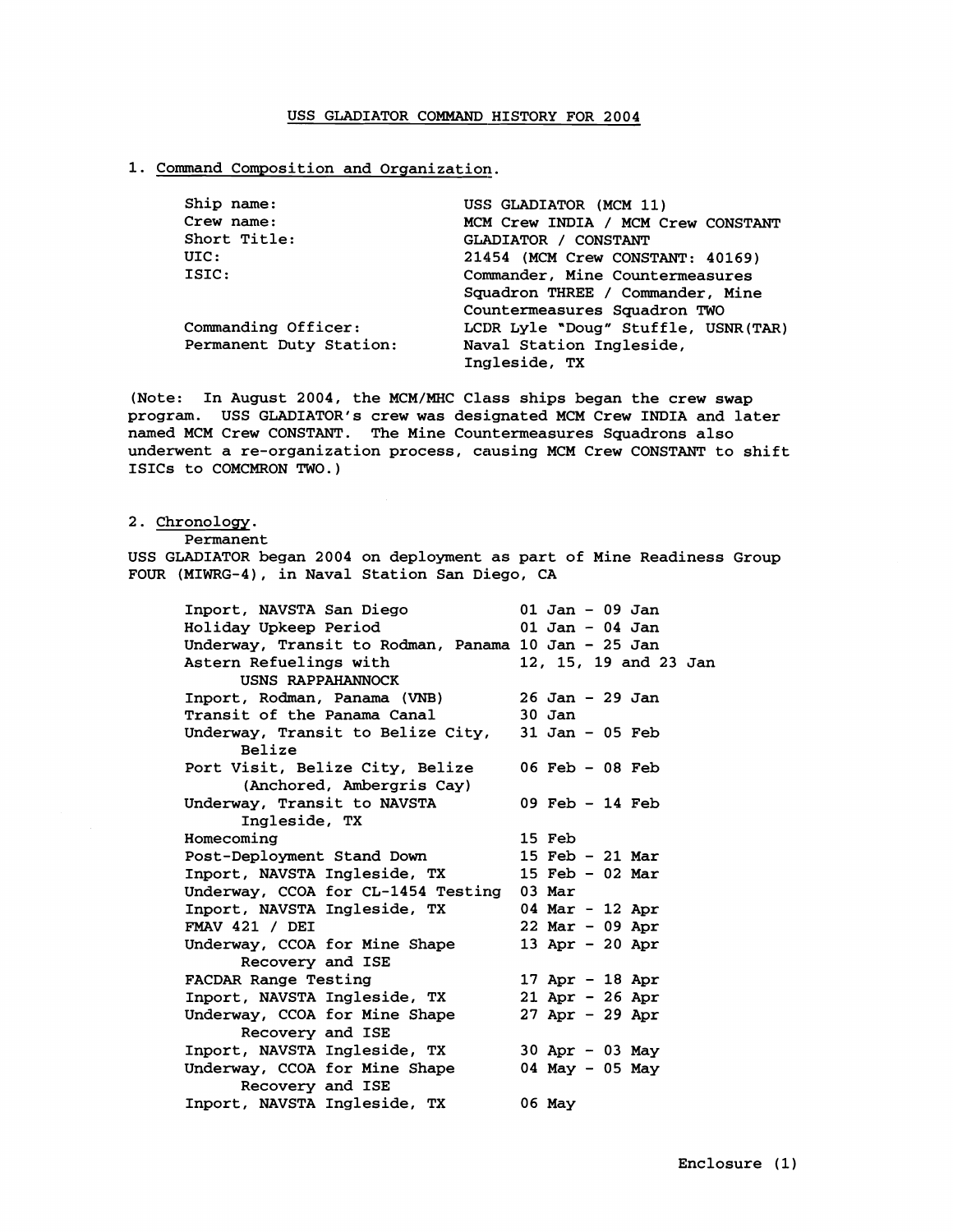Underway, Transit to Downtown 07 May Corpus Christi Inport, Corpus Christi for 08 May - 09 May Maritime Festival Underway, Transit to NAVSTA 10 May Ingleside, TX Inport, NAVSTA Ingleside, TX 10 May<br>Underway, CCOA for Mine Shape 11 May - 13 May Underway, CCOA for Mine Shape Placement/Recovery Inport, NAVSTA Ingleside, TX 14 May - 25 May<br>Underway, CCOA for ISE 26 May - 27 May Underway, CCOA for ISE 26 May - 27 May<br>Inport, NAVSTA Ingleside, TX 28 May - 31 May Inport, NAVSTA Ingleside, TX 28 May - 31 May Underway, CCOA for Midshipmen 01 Jun<br>Inport, NAVSTA Ingleside, TX 03 Jun Inport, NAVSTA Ingleside, TX 03 Jun Underway, CCOA for Family Day Cruise Inport, NAVSTA Ingleside, TX 05 Jun - 12 Jul<br>Sea Cadet Visit 15 Jun - 16 Jun  $15$  Jun -  $16$  Jun<br> $23$  Jun -  $24$  Jun NJROTC Ship Tours<br>Deadstick Move to Southwest 13 Jul Deadstick Move to Southwest Marine Shipyard Inport, Southwest Marine 14 Jul - 13 Sep Shipyard for PMA 461 and PPIP Shipboard Team Trainer 09 Aug - 12 Aug<br>Weapons Training at Camp Bullis 10 Aug - 13 Aug Weapons Training at Camp Bullis 10 Aug - 13 Aug<br>AT/FP Phase I Training 16 Aug - 18 Aug AT/FP Phase I Training 16 Aug - 18 Aug<br>Radar Navigation Team Trainer 23 Aug - 26 Aug Radar Navigation Team Trainer 23 Aug<br>Underway, CCOA for Sea Trials 24 Sep Underway, CCOA for Sea Trials 14 Sep<br>Inport, NAVSTA Ingleside, TX 15 Sep - 02 Oct Inport, NAVSTA Ingleside, TX 15 Sep<br>Mine Force Chili Cook-Off / 18 Sep Mine Force Chili Cook-Off / USS GLADIATOR's 11<sup>th</sup> Birthdav AT/FP Phase II Training 27 Sep - 30 Sep<br>Underway, CCOA for FACDAR Range 03 Oct - 06 Oct Underway, CCOA for FACDAR Range 03 Oct - 06 Oct<br>FACDAR Range Testing 04 Oct - 05 Oct FACDAR Range Testing 04 Oct - 05 Oct<br>Inport, NAVSTA Ingleside, TX 07 Oct - 02 Nov Inport, NAVSTA Ingleside, TX 07 Oct - 02 Nov<br>AT/FP Phase III (Certification) 12 Oct - 13 Oct AT/FP Phase III (Certification) 12 Oct - 13 Oct<br>Engineering Initial Assessment 26 Oct - 28 Oct Engineering Initial Assessment<br>CART II 01 Nov - 05 Nov 03 Nov - 04 Nov Underway, CCOA for CART II 03 Nov - 04 Nov<br>Inport, NAVSTA Ingleside, TX 05 Nov - 18 Nov Inport, NAVSTA Ingleside, TX 05 Nov - 18 Nov Engineering TSTA-I 08 Nov - 12 Nov<br>Integrated Combat Systems TSTA-I 15 Nov - 19 Nov Integrated Combat Systems TSTA-I 15 Nov - 19 Nov<br>Underway, CCOA for ISE 19 Nov - 22 Nov Underway, CCOA for ISE 19 Nov - 22 Nov<br>Inport, NAVSTA Ingleside, TX 23 Nov - 06 Dec Inport, NAVSTA Ingleside, TX 23 Nov - 06 Dec Engineering TSTA-I1 29 Nov - 03 Dec Underway, CCOA for Junior Officer Shiphandling Competition Inport, NAVSTA Ingleside, TX 09 Dec - 13 Dec Engineering TSTA-III 13 Dec<br>Underway, CCOA for High Power 14 Dec Underway, CCOA for High Power Demonstration Inport, NAVSTA Ingleside, TX 15 Dec - 31 Dec<br>Commander, Mine Warfare Command 17 Dec Commander, Mine Warfare Command Visit (RADM Nowakowski and **RDML** Loewer) Holiday Upkeep Period 18 Dec - 31 Dec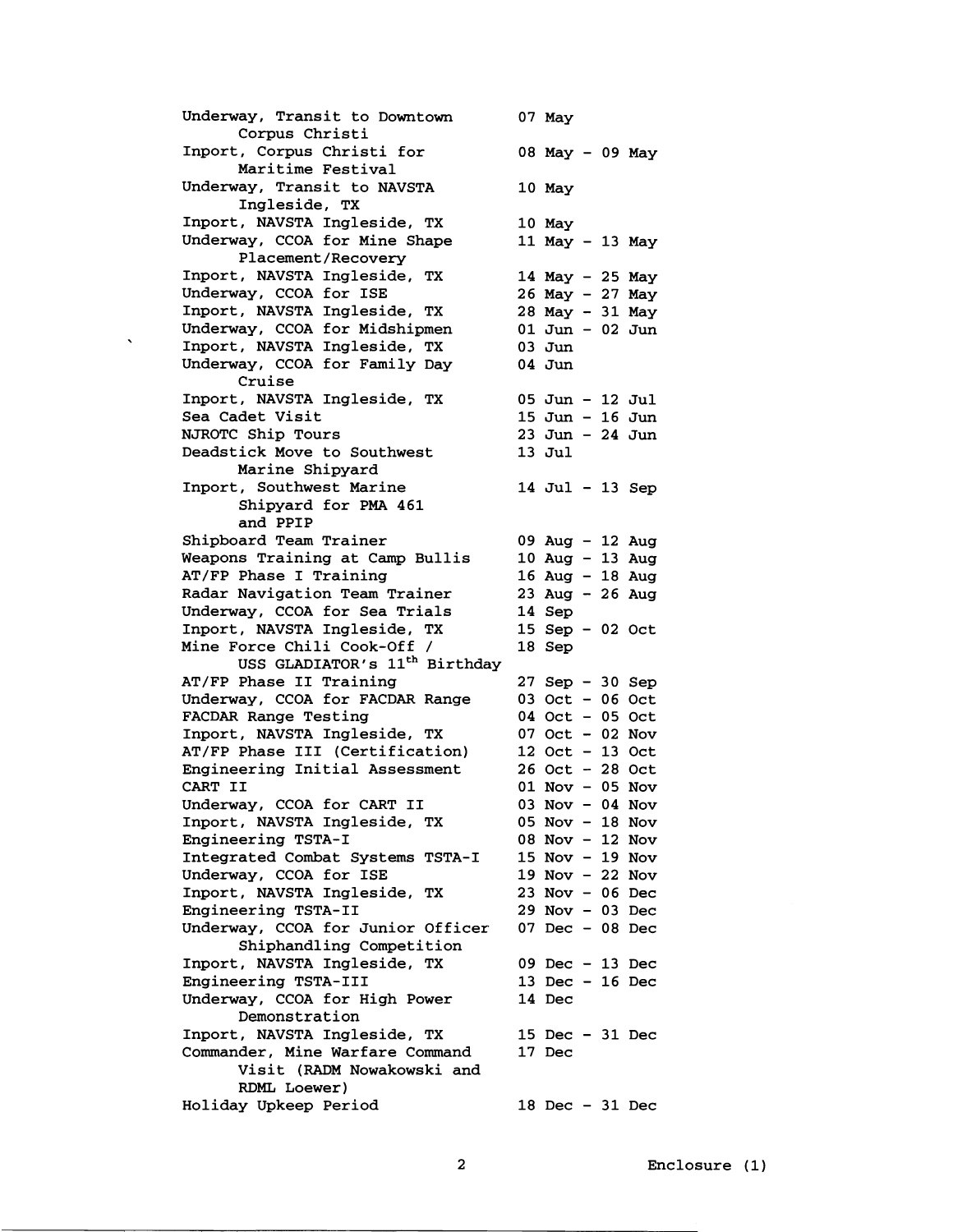## 3. Narrative.

Calendar year 2004 was a tremendous year of accomplishment and improvement for USS GLADIATOR and MCM Crew CONSTANT, a year that placed both the ship and her crew head and shoulders above their peers in the mine warfare community. From the beginning of the year to the very end, GLADIATOR continuously strove from one success directly into another, including a Third Fleet area deployment in support of Homeland Defense, a complex shipyard and engineering overhaul period, and an ambitious, accelerated training cycle. The crew met each of these challenges with great enthusiasm and the "CONSTANT" work ethic which ultimately led to its award of all five Command Excellence Awards and the coveted Battle 'E' Award, placing GLADIATOR among the upper echelon of surface combatants.

January began with the crew enjoying a well-deserved holiday stand down in Naval Station San Diego, Ca at the tail end of a sixmonth deployment before Transiting south to Rodman, Panama. After a short stop for refueling, GLADIATOR flawlessly completed a nighttime transit to the Panama Canal in route to Belize City, Belize for fuel and brief liberty.

Though slowed by heavy seas and sister ship-engineering casualties, GLADIATOR returned to Ingleside one day after Valentine's Day to a crowd of loved ones. Soon after, GLADIATOR was selected as the test platform for a new design in magnetic influence sweeping gear, the CL-1454 coaxial magnetic tail. Both GLADIATOR and the new magtail performed brilliantly, providing key technological lessons, from which all minesweepers now benefit.

After postponing the planned training cycle because of CNOsponsored shipyard availability, GLADIATOR became available for last minute mine placement and recovery practices. GLADIATOR also hosted several tour groups and participated in the Corpus Christi Maritime Festival, a high visibility public affairs event. In addition, having run the FACDAR range, an array of sensitive hydrophones and magnetic signature measuring equipment, in the Southern California OPAREA, utilizing the new FACDAR range in the CCOA OPAREA was an easy task for GLADIATOR to complete.

After de-fueling, ammunition offload, and a lay up of most of its engineering equipment, GLADIATOR transited to the shipyard for the Planned Product Improvement Program (PPIP). PPIP included the complete overhaul of all engines and generators, replacement of the piston heads with stainless steel heads, and an enhancement to the lubrication oil cooling and filtering system.

Gladiator's successful shipyard period went beyond Engineering, as the new IT-21 computer system was installed, repairs were made to the super structure, and the non-skid on the weather decks was replaced. While still in the shipyard, GLADIATOR embarked on an aggressive training regimen, which later paid tremendous dividends of success in engineering and combat inspections.

After departing the shipyard on schedule, GLADIATOR completed a full power demonstration during sea trials, in which the benefits of the PPIP overhaul resulted in the flawless performance of all 7 diesel engines and the Solar Marine Gas Turbine engine, earning Crew Constant the right to fly the coveted "Eight Ball Flag."

September was a memorable month for GLADIATOR, as she celebrated her 11<sup>th</sup> birthday on the same day as the Mine Force Annual Chili Cookoff, established to honor POWs and MIAs. It just so happened that GLADIATOR took first prize. Also in September, the hull swap program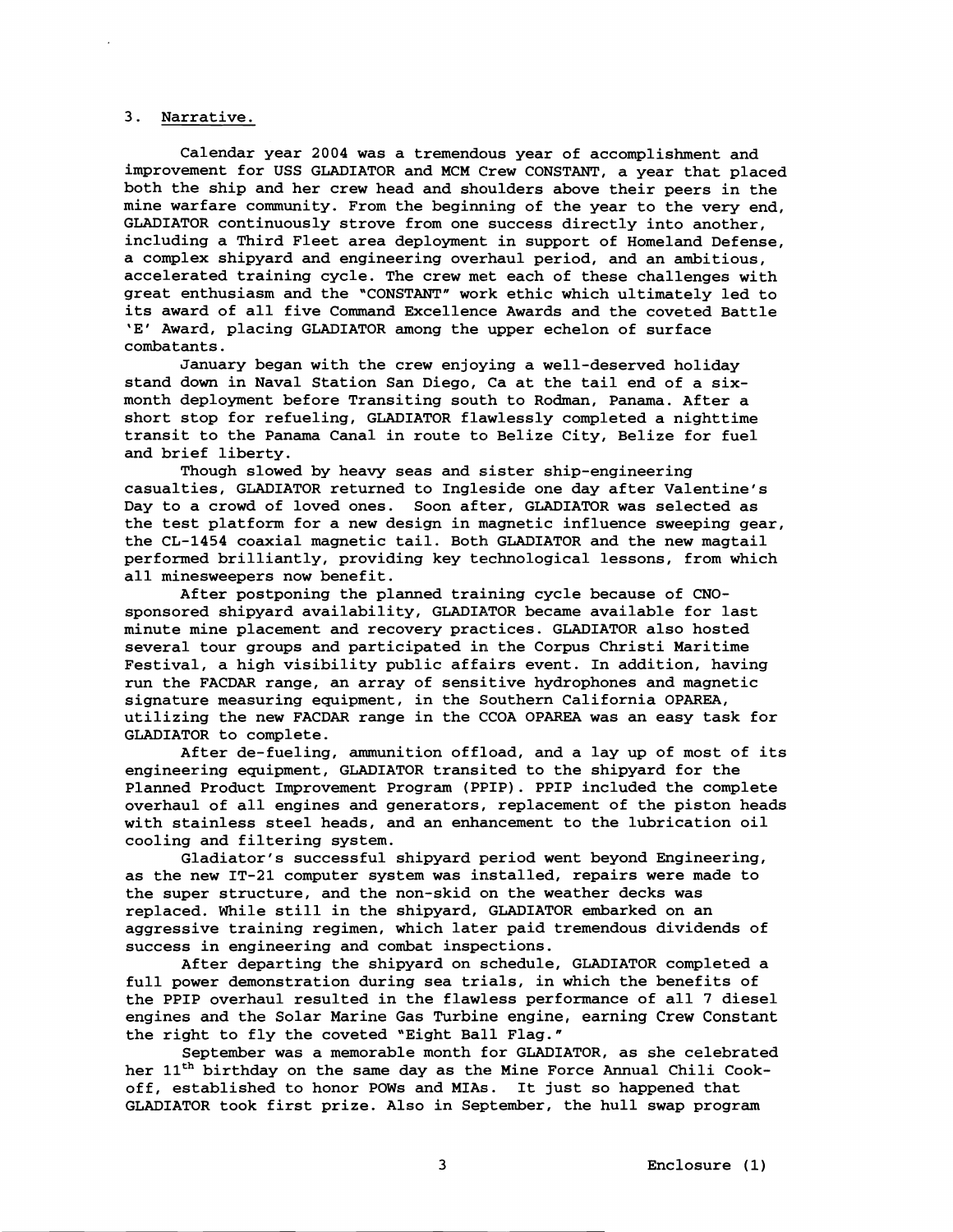was introduced, in which the ship's crew switched from MCM Squadron 3 to MCM Squadron **2,** and changed their crew name from INDIA to CONSTANT, a proper name for a crew who has shown constant ambition, dedication, and performance.

In the fall, the focus was clearly on engineering readiness. Since the training cycle had been deferred until late in the year, there was little room for any extra time for training if it were required. Crew CONSTANT, grabbing the reigns, endeavored on an ambitious and productive plan for training, which produced an Initial Assessment and Command Assessment of Readiness, and Training, which were above average for the Mine Fleet. Furthermore, GLADIATOR was the first ship in Ingleside to meet minimum equipment during IA, train at a "hot plant" throughout the training cycle, and demonstrate a complex, integrated combat systems scenario underway at CART 11. This performance then and now has set the standard for the Mine Fleet. Several Tailored Ship Training Availabilities (TSTAs) peppered November and December, each with its associated array of drills and exercises.

Crew CONSTANT got in the "Holiday Spirit" in early December, even among the drills and engineering preparations, by participating in the Naval Station Ingleside Christmas Lighting Display Competition. Santa Claus joined the fun as Christmas carols were sung, and homemade cookies and eggnog were shared with friends during the evening's festivities. USS GLADIATOR and Crew CONSTANT ended the evening with another first place win as Ingleside's best-decorated ship.

Even with Underway Demonstration, the Engineering "final exam," looming in January, GLADIATOR'S dedication to training and demonstrated skill and drive allowed time for its Sailors to enjoy a brief holiday stand down as the year closed.

Crew CONSTANT embarked in USS GLADIATOR punctuated the year with the winning of all five Command Excellence Awards and the Battle Efficiency Award for **2004.** In **2004,** only **10** ships had the distinction of winning all five Command Excellence Awards, placing GLADIATOR'S achievement among the best of the United States Navy Surface Fleet. The undermanned Crew CONSTANT worked diligently throughout the year, training hard and sacrificing a great deal to earn the honors cited above. It was an exceptional year made possible by an exceptional crew.